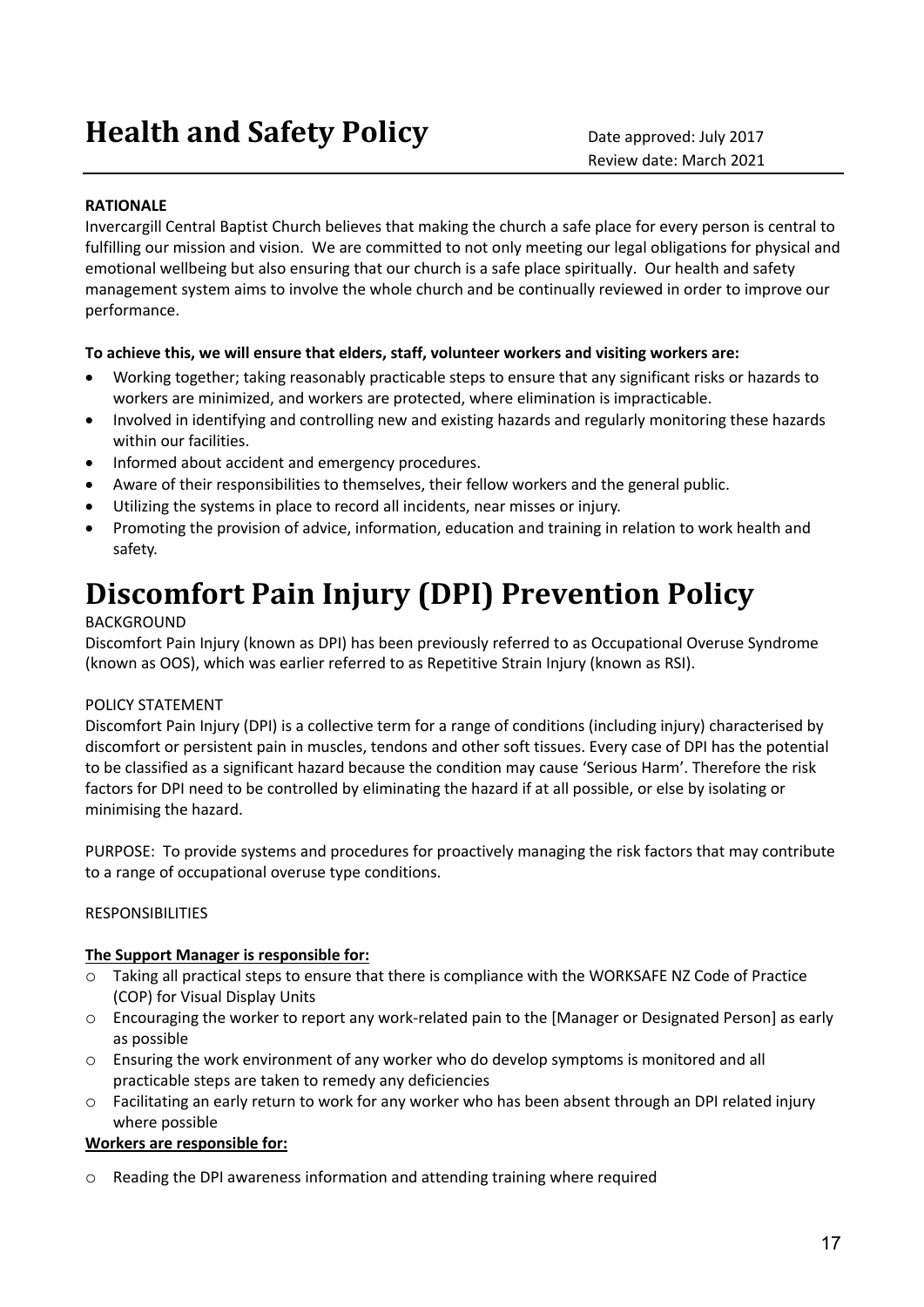- o Adjusting workstation equipment to maintain a comfortable body position
- o Taking breaks away from the workstation and practicing micro-pauses as appropriate
- $\circ$  Reporting early symptoms to the Support Manager and Lead Pastor preferably before visiting a doctor
- o Participating in an early return to work programme if applicable

#### PROCEDURE

#### Pre-employment procedures

The Lead Pastor will seek to establish if the prospective worker suffers from any gradual process injury that a particular job may aggravate or contribute to . Laptop computers should not be chosen for continuous use at work unless they are plugged into a conventional monitor and/or keyboard.

### Existing workers

Individual workers should adjust their own workstation to maintain a comfortable working position, vary tasks, practice micro-pauses and take other breaks. They must report any problems to the Support Manager, who in turn may request a full workstation assessment from a properly trained workstation assessor. The workstation assessor will work with the worker to recommend changes or adjustments and will provide a brief summary of findings to the member and Support Manager

Early warning symptoms should not be ignored in the hope that the pain will go away. If discomfort during work activities persists for more than a few days, action should be taken. By taking action, individuals will be making important progress with regards to stopping the symptoms from worsening and developing into a possibly serious and long-term condition.

### Standards

Approved Code of Practice for the Use of Visual Display Units in the Place of Work; Guidelines to the Selection and Purchase of Workstation Furniture and Equipment.

## References

The Health and Safety in Employment Act (1992) and Amendment, the current Approved Code of Practice for the Use of Visual Display Units in the Place of Work published by the WORKSAFE NZ service of the Ministry of Business, Innovation and Employment, Guidelines to the Selection and Purchase of Workstation Furniture and Equipment, he Accident Reporting and Rehabilitation Policy, Record of Accident/Incident/Serious Harm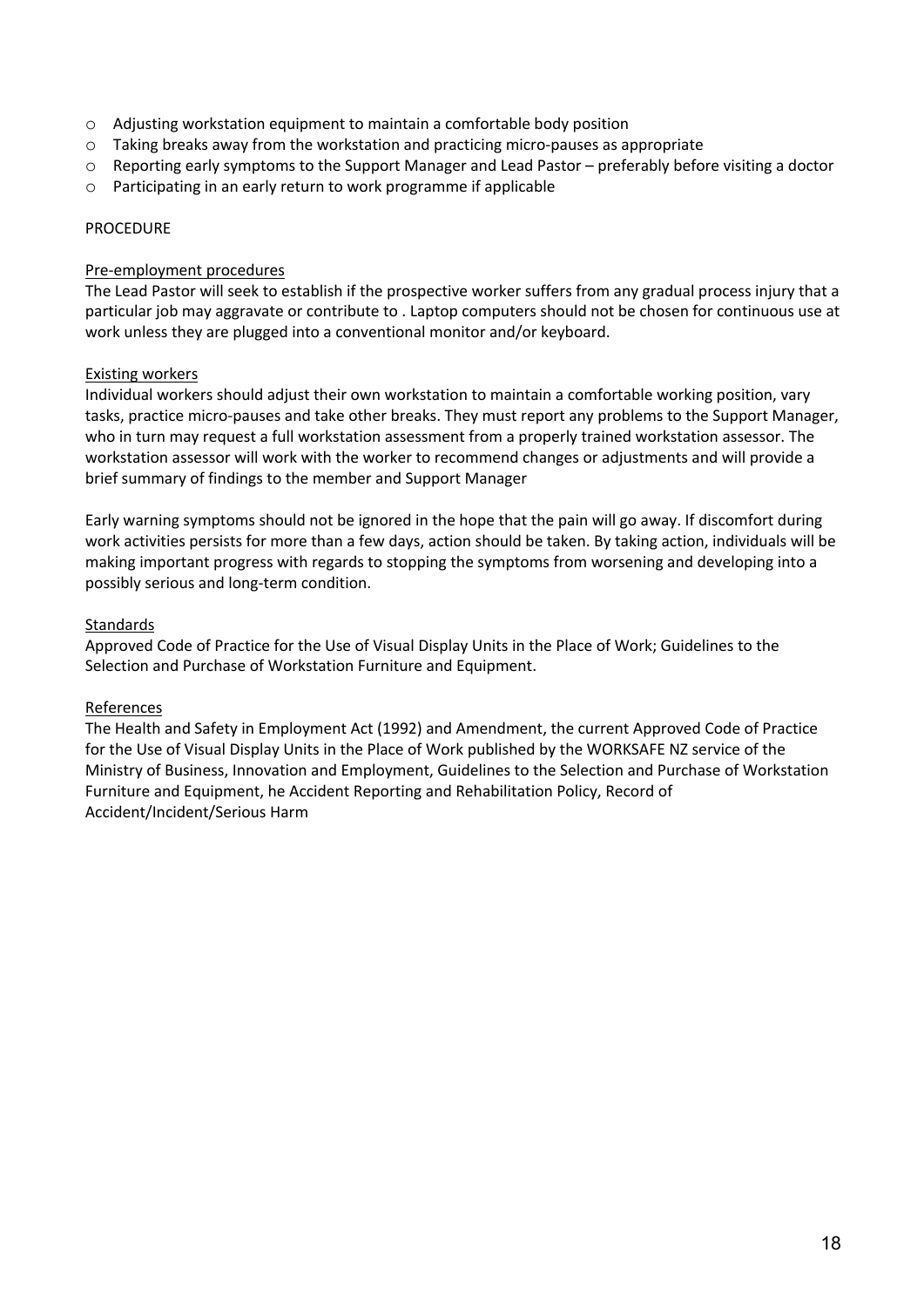## **Disruptive Persons**

## POLICY STATEMENT

Workers are to understand how to protect themselves if a situation, beyond their control, arises.

### RESPONSIBILITIES

## **The Lead Pastor is responsible for:**

- o Ensuring workers are aware that this kind of behaviour will not be tolerated and they are to feel that their safety and health is paramount to the PCBU
- o Taking reasonably practicable steps to ensure workers are aware of what to do to protect themselves should the need arise
- o Providing assistance as required at the time of an incident and during rehabilitation, as required

#### **Workers are responsible for:**

- o Ensuring their own actions or inactions do not harm themselves or others
- o Being aware of policy and who to gain assistance from when required
- o Providing information if they feel unsafe with any client or at any client premises
- $\circ$  Reporting any incident that occurs and completing incident forms for the H&S register and advising the Lead Pastor as soon as practicable

### INFORMATION FOR WORKERS

Workers are not expected to take verbal or physical abuse from any person. If a situation arises within the workplace boundaries, you are to follow the procedures outlined below:

- o Remove yourself from the incident and get into a safe position; and/or
- o Call for help; and/or
- o Call 111 for Police assistance (or ambulance if required); and/or
- o Phone the office and advise the situation, ask if any other workers can assist or are able to collect you or your car if required

#### SOURCES OF FURTHER INFORMATION

http://www.victimsupport.org.nz http://www.police.govt.nz/contact-us/how-report-crime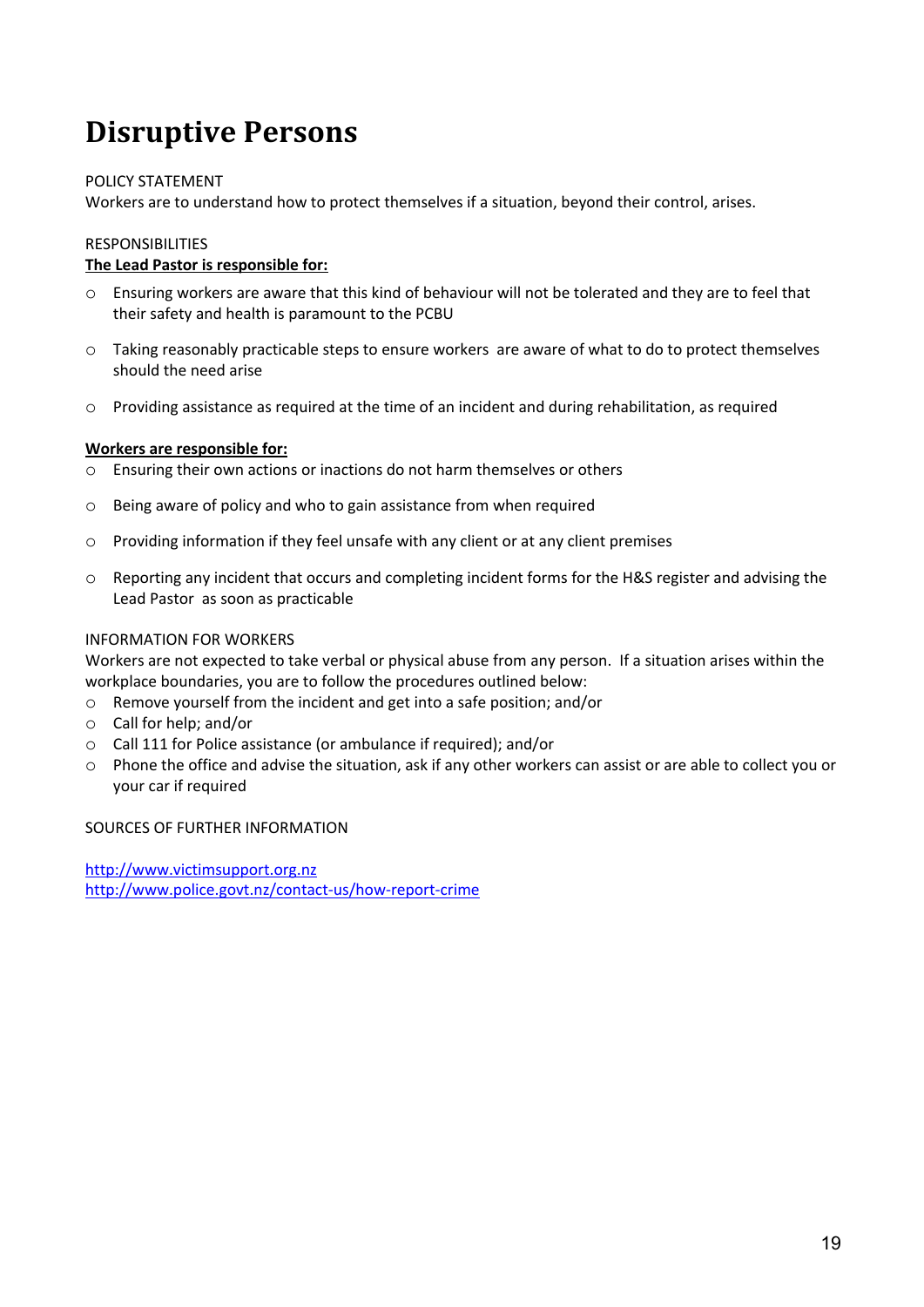## **Fatigue at Work**

## POLICY STATEMENT

ICBC is responsible for providing safe systems of work. All workers share in the responsibility to minimise and manage the adverse effects of work-related fatigue.

## **PURPOSE**

Ensure a safe and healthy working environment free of work-related injury or illness; minimise the risks of persons presenting for work or conducting work while impaired; establish appropriate steps to manage persons who are effected by fatigue; and encourage persons affected by fatigue to seek assistance.

### RESPONSIBILITIES

### **The Lead Pastor is responsible for:**

- Regular supervision and monitoring of fatigue levels of workers
- Preventing or minimising the effects caused by workload

### **Workers are responsible for:**

- Workers at ICBC are responsible for the implementation of this policy
- Workers, contractors and all others described as workers are responsible for ensuring they are fit for duty by complying with this Policy and the procedure
- Ultimately, to successfully control the risks associated with fatigue in the workplace, it is up to each individual to recognise the symptoms of fatigue, obtain adequate sleep and ensure they and others affected by fatigue seek assistance
- Workers are obligated to let the Lead Pastor know if fatigue is occurring at any given time

#### **INFORMATION FOR WORKERS**

Fatigue, also referred to as tiredness, exhaustion, lethargy, and listlessness, describes a physical and/or mental state of being tired and weak. Although physical and mental fatigue are different, the two often exist together - if a person is physically exhausted for long enough, they will also be mentally tired. When somebody experiences physical fatigue, it means they cannot continue functioning at their normal levels of physical ability. Mental fatigue, however, is more slanted towards feeling sleepy and being unable to concentrate properly.

#### **DEFINITIONS**

**Fatigue:** Means weariness from bodily or mental exertion.

#### **TYPES OF FATIGUE**

**Physical fatigue:** Physical fatigue is when a person's muscles cannot do things as easily as they used to. Climbing stairs or carrying laden supermarket bags may be much harder than before. Physical fatigue is also known as muscle weakness or lack of strength.

**Psychological (mental) fatigue:** Psychological fatigue makes concentrating much harder. When symptoms of mental fatigue are severe, the person affected might not want to get out of bed in the morning or perform his/her daily activities. Mental fatigue often appears together with physical fatigue, but not always. People may feel sleepy, have a decreased level of consciousness, and in some cases show signs similar to that of an intoxicated state. Mental fatigue may be life threatening, especially when the sufferer has to perform tasks, such as driving a vehicle or operating heavy machinery.

## **CONTRIBUTING FACTORS**

## **A person's level of fatigue may be compromised or heightened by:**

- Spending long periods of time awake
- o Inadequate or insufficient quality of sleep over an extended period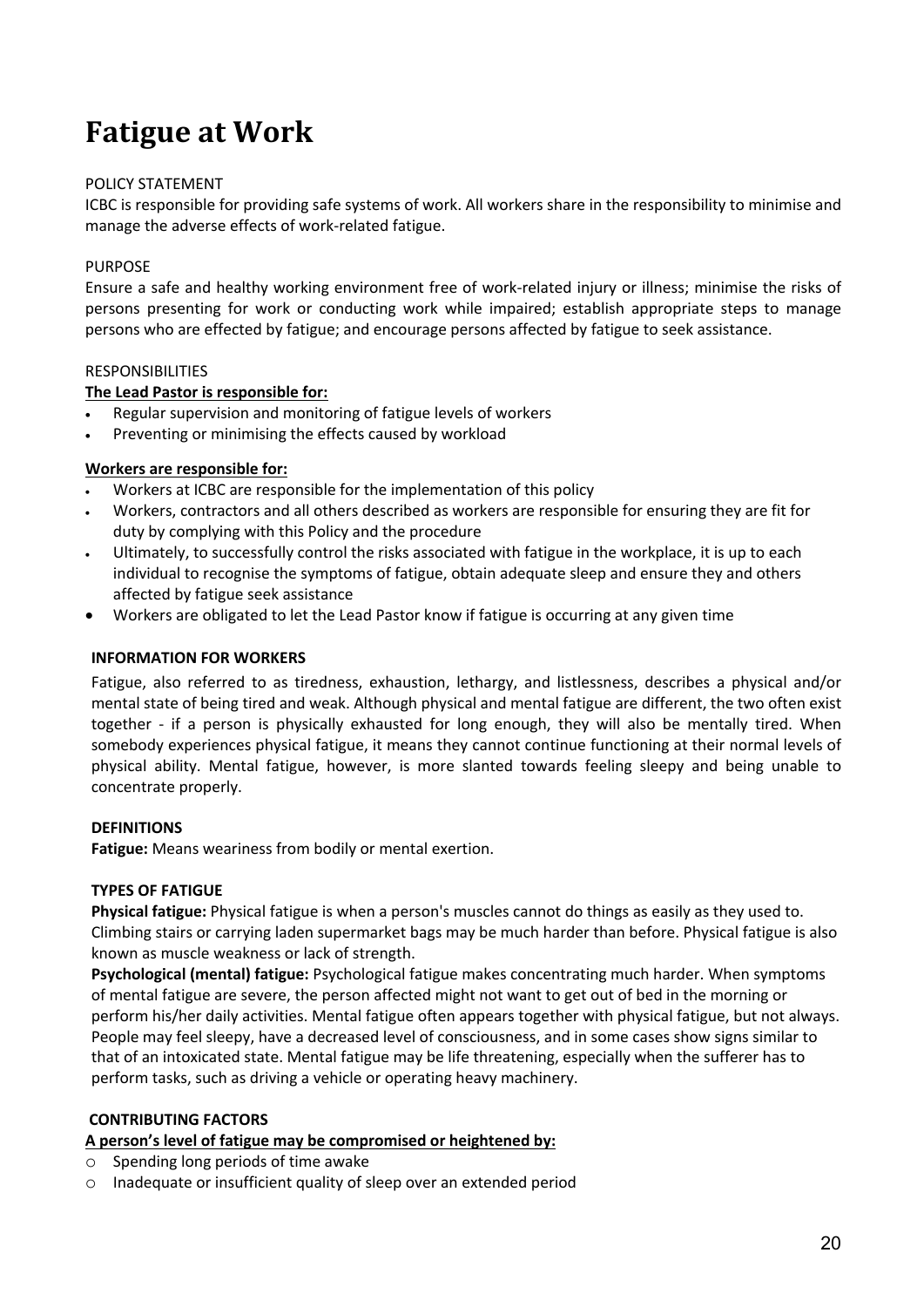- o The type of work performed and work environment
- o Workload, length of the shift and previous shifts worked
- o The time of day or night worked
- o The time taken to travel to and from work
- o Consumption of alcohol
- o The use of drugs (prescription, non- prescription, illicit or other)
- o Their general level of fitness and/or medical condition
- o Stress

SOURCES OF FURTHER INFORMATION http://www.webmd.com/a-to-z-guides/weakness-and-fatigue-topic-overview http://www.onhealth.com/fatigue\_health/article.htm http://www.helpguide.org/mental/burnout\_signs\_symptoms.htm http://www.medicinenet.com/fatigue/page3.htm

# **First Aid Policy**

## **POLICY STATEMENT**

ICBC has a responsibility to take "reasonably practicable" steps in providing effective first aid arrangements.

## **PURPOSE**

To ensure safe, consistent and immediate care is taken when first aid may be required in the workplace.

#### RESPONSIBILITIES

#### **The Support Manager is responsible for:**

- o Ensuring appropriate first aid supplies are provided at the church premises.
- o Ensuring that first aid supplies are accessible to workers
- $\circ$  Ensuring one worker is the designated first aid representative for ICBC and holds a current and appropriate first aid certificate or other equivalent qualification
- o Ensuring a first aid register form and incident and accident register is completed in the event that first aid is rendered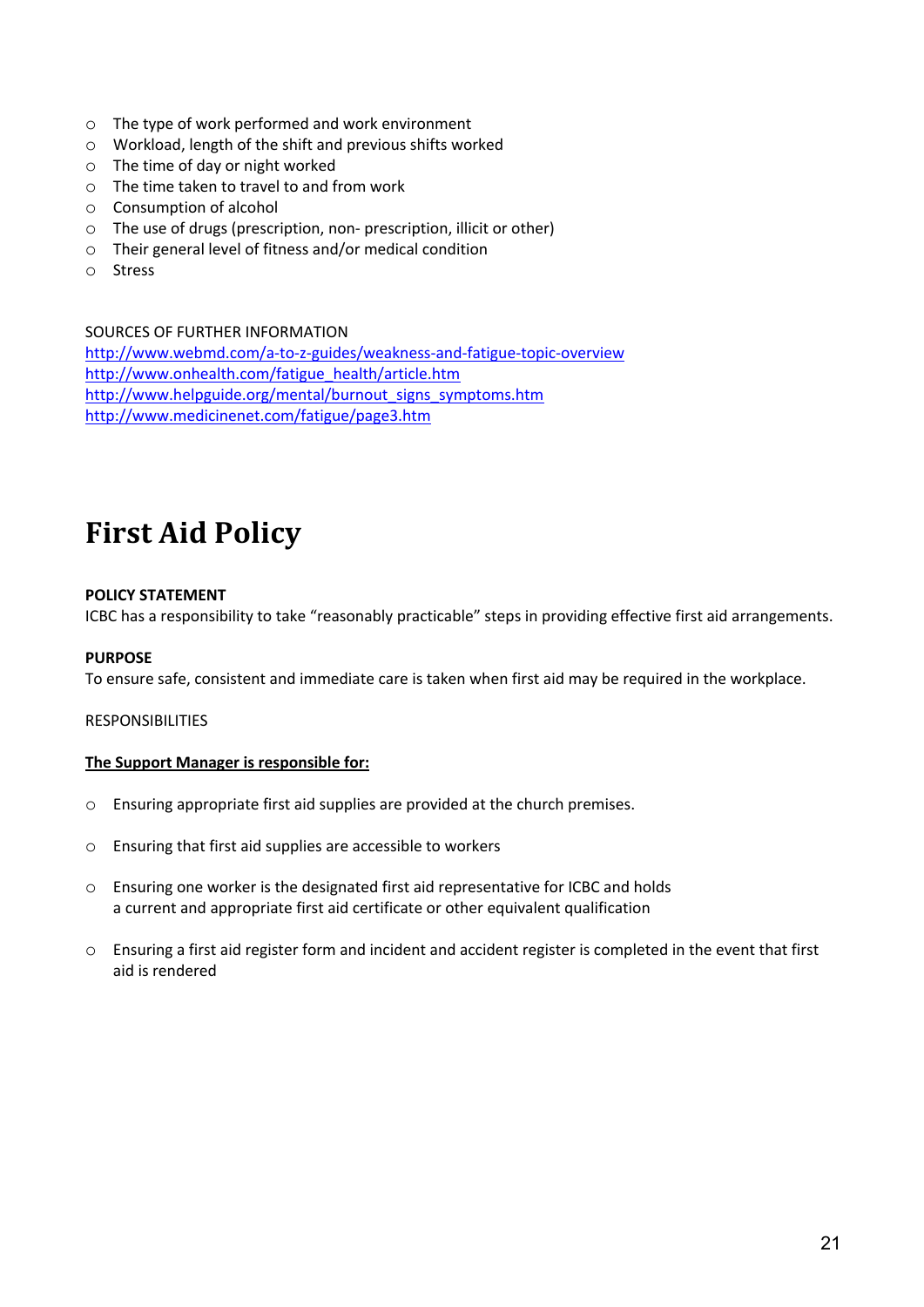## **Harassment & Bullying**

## **PURPOSE**

The purpose of this policy is to support a workplace that is free from harassment, discrimination and bullying.

## **SCOPE**

This applies to all workers whether at the workplace of ICBC or out in the field at other workplaces, as the work requires.

## **HARASSMENT**

Harassment is prohibited. Harassment occurs when someone is made to feel intimidated, insulted, or humiliated because of**:** 

- o Age
- o Disability
- o Sexual preference
- o Religion
- o Skin colour or ethnicity
- o Gender including pregnancy, marital status, family/carer's responsibilities
- $\circ$  Or any other characteristic specified under anti-discrimination or human rights legislation

## **EXAMPLES OF HARASSMENT**

- o Telling insulting jokes about particular racial groups or genders
- o Sending offensive or insulting emails
- o Displaying offensive posters or screen savers
- o Making derogatory comments about someone's race or religion

## **SEXUAL HARASSMENT**

Sexual harassment is also prohibited. It includes any unwanted sexually related behaviour that, in the circumstances a reasonable person would be offended, humiliated or intimidated by. Usually harassment and sexual harassment constitute an ongoing series of events, however legally, just one act can constitute harassment.

## **EXAMPLES OF SEXUAL HARASSMENT**

- o Making obscene or sexually suggestive remarks or jokes
- o Intrusive enquires into a worker's private life
- o Unwanted body touching or physically molesting a person

**DISCRIMINATION** Discrimination occurs when someone or a group of people is treated less favourably or unfairly because of their:

- o Disability
- o Race or religion
- o Age
- o Gender including pregnancy, marital status, family/carer's responsibilities

Workplace discrimination can occur during the following activities and circumstances:

- o Recruitment and selection of workers
- o Terms, conditions and benefits offered through employment
- o Who is offered training and what sort of training is offered
- o Who is considered and selected for transfer, promotion, retrenchment or dismissal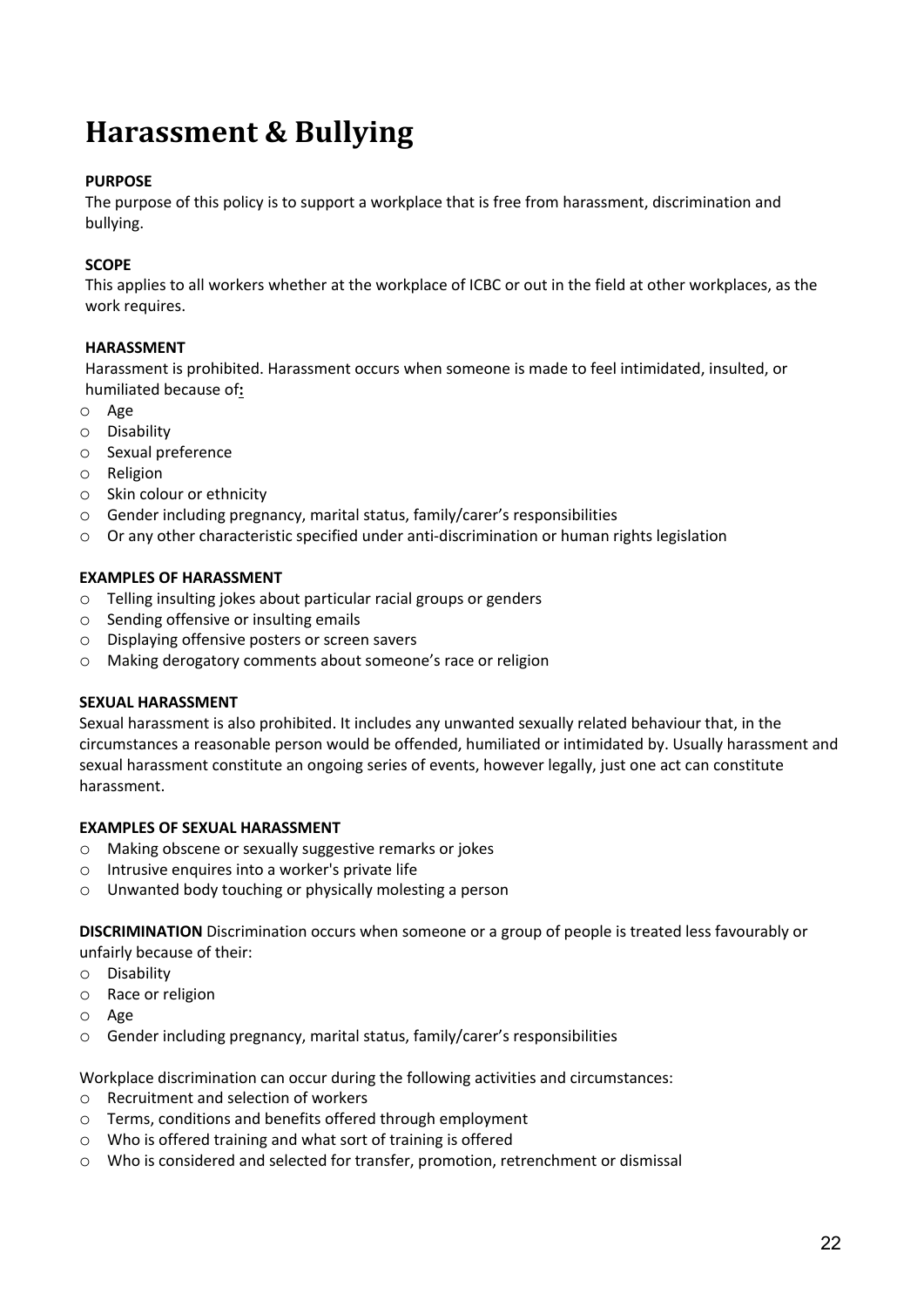As well as being against the law, discrimination in the workplace is also against the organisations policies and values.

## **WORKPLACE BULLYING**

Workplace bullying is a form of harassment that, until recently, fell outside most current legal definitions of discrimination and harassment. It relates to a misuse or abuse of power in relationships between people. It includes the repeated less favourable treatment of a person by another or others in the workplace. It includes behaviour that intimidates, offends, degrades or humiliates a person, and is unreasonable in the circumstances.

#### **EXAMPLES OF WORKPLACE BULLYING**

### **Physical:**

- Swearing
- **Shouting**
- Slamming doors

### **Psychological:**

- Silent treatment
- Assigning meaningless tasks unrelated to the position
- Deliberately withholding information needed for effective work performance

### **BULLYING IS NOT…**

#### **Reasonable management action including:**

- o Setting reasonable performance goals, standards and deadlines
- o Providing constructive feedback on work performance or behaviours
- o Following counselling or disciplinary policies and procedures
- o Differences of opinion
- o Poor or bad management practices
- o An interpersonal conflict
- o A one-off incident (e.g., outburst of temper)

#### **VICTIMISATION**

Victimisation is defined as a person or group of people retaliating or making reprisals including dismissing or harming the employment of those who submit a complaint about harassment, bullying or discrimination. Victimisation is prohibited behaviour and persons who victimise others may be subject to prosecution similar to that for bullying or harassment.

#### **DEFINITIONS**

**Bullying:** means unreasonable behaviour, repeated over time, which is deliberate and intended to humiliate, undermine or otherwise have a detrimental effect on the recipient(s), even though it may not be unlawful.

**Harassment:** means any unwelcome comment, conduct or gesture that is insulting, intimidating, humiliating, malicious, degrading or offensive. It might be repeated or an isolated incident but it is so significant that it adversely affects someone's performance, contribution or work environment. It can include physical, degrading or threatening behaviour, abuse of power, isolation, discrimination, sexual harassment and racial harassment.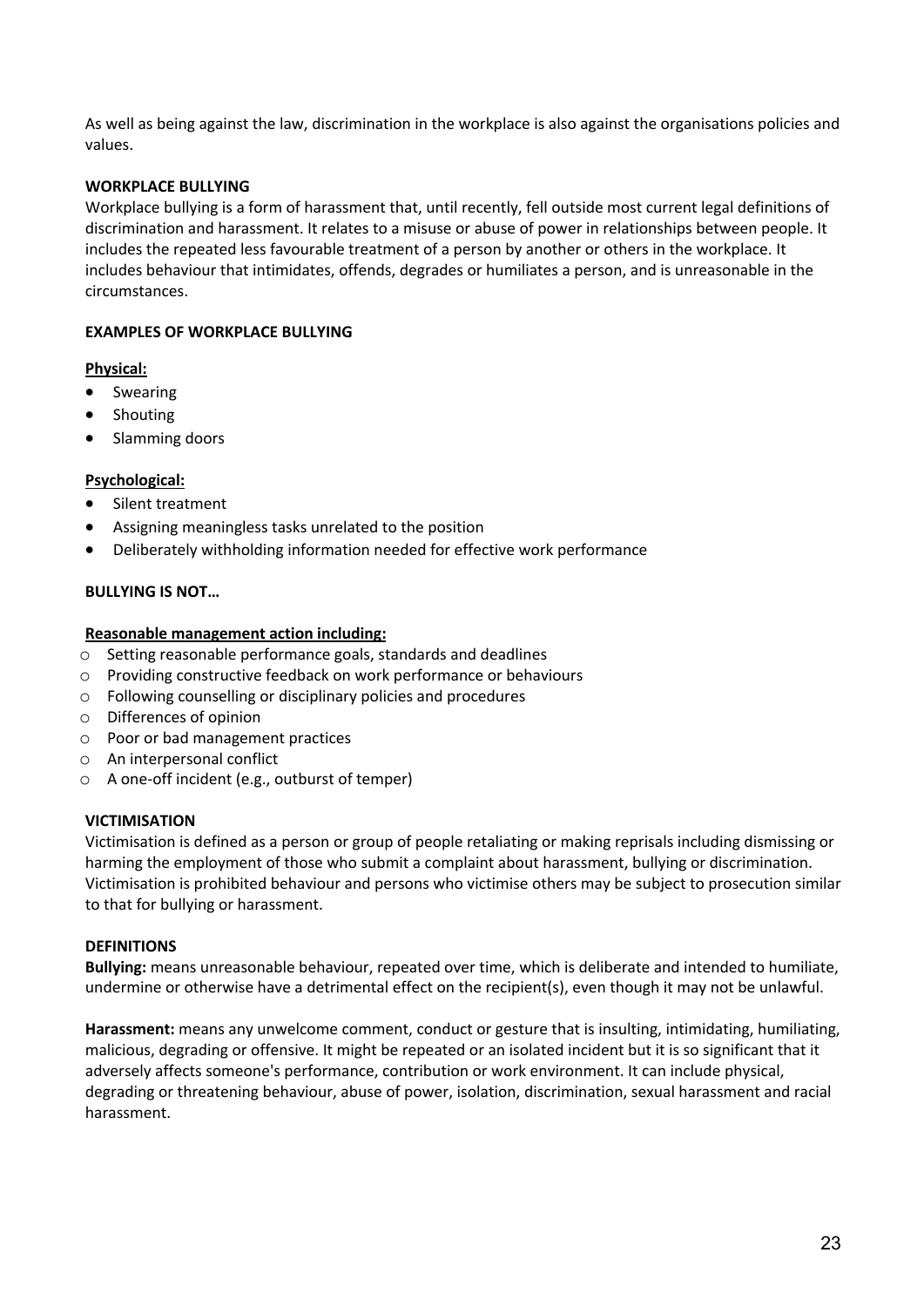## **RESPONSIBILITIES**

### **The Lead Pastor is responsible for:**

o Providing a safe working environment free from discrimination and harassment

## **All workers are responsible for:**

- o Avoiding behaviours which may be perceived by others as bullying or harassment
- o Raising concerns about any behaviours of other workers which they perceive as bullying and harassment
- o Reporting harassment directly effecting them to the Lead Pastor, or eldership of ICBC
- o Helping create a safe working environment free from discrimination and harassment by reporting harassment directed towards other people within the workplace
- $\circ$  Ensuring they do not harass or discriminate against any person within the workplace

## **HARASSMENT REPORTING PROCESS**

The process to report harassment, bullying or discrimination within the workplace is as follows:

- 1. Report to the Lead Pastor as soon as it occurs
- 2. If you are not comfortable advising the Lead Pastor, then directly contact one of the eldership team
- 3. An investigation into this behaviour will be actioned.
- 4. You will be advised of the process as it happens.

### FURTHER SOURCES OF INFORMATION

http://www.legislation.govt.nz/act/public/1997/0092/latest/DLM417078.html - Harassment Act 1997 http://www.legislation.govt.nz/act/public/1993/0082/latest/DLM304212.html - Human Rights Act 1993 http://www.legislation.govt.nz/act/public/1961/0043/latest/DLM327382.html - Crimes Act 1961 http://www.legislation.govt.nz/act/public/1993/0028/latest/DLM296639.html - Privacy Act 1993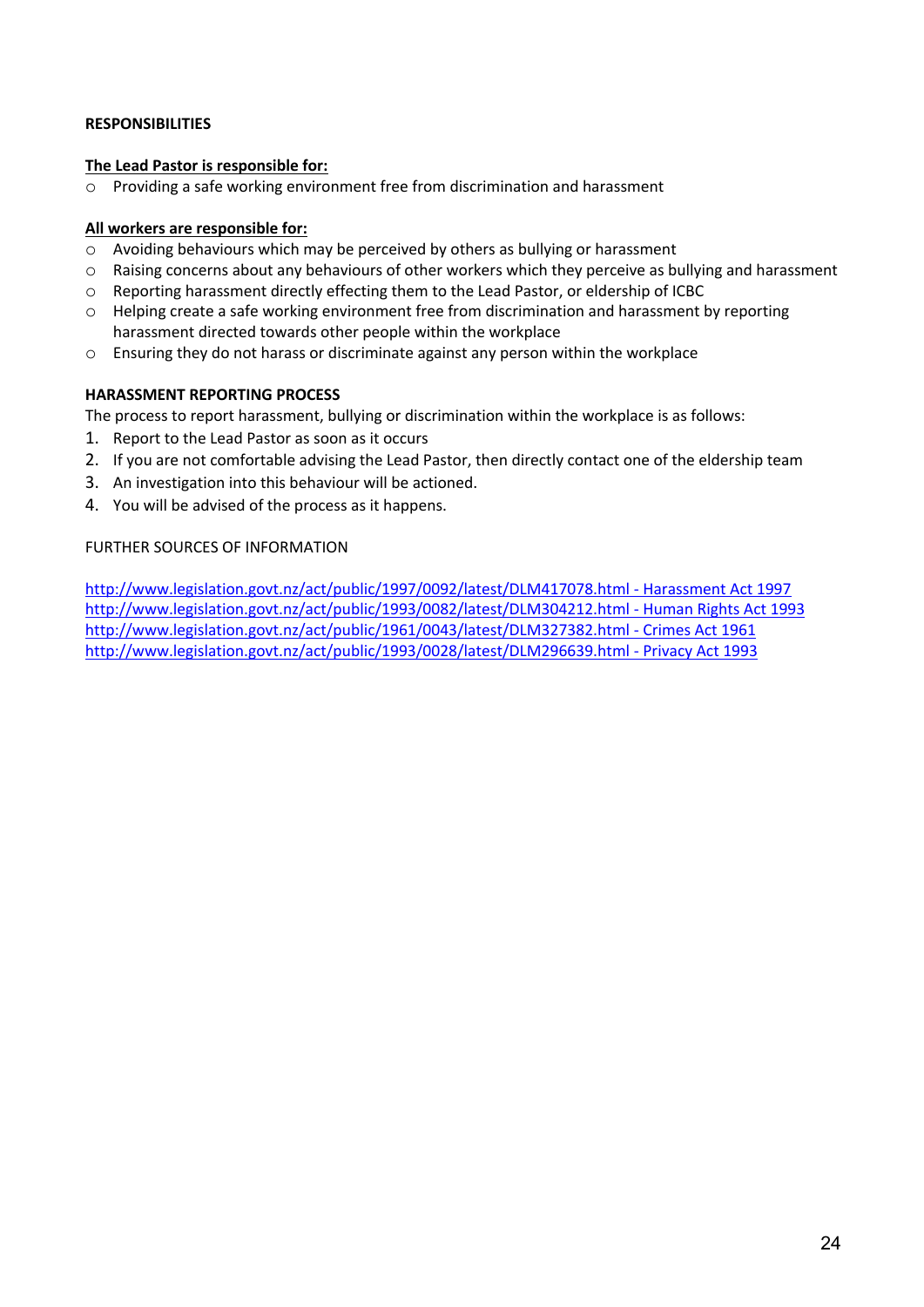# **Lock Up Procedures**

## **PURPOSE**

To provide consistent procedures for all key holders to lock up and maintain the security and safety of the premises.

#### RESPONSIBILITIES

#### **The Support Manager is responsible for:**

- o Ensuring the workers and other key holders are aware of the procedures when locking up the premises and when working alone.
- o Providing a policy which outlines the lock up procedures
- o Making sure all key holders are trained and aware of what their responsibilities are when securing the building.
- o Providing workers with sound knowledge of security around the office.
- $\circ$  When a key is issued the receiver will sign for and initial all terms and conditions, prior to receiving their numbered key.
- o An updated record of all key holders will be maintained.

#### **Key holders are responsible for:**

- o All key holders will sign for and initial all terms and conditions, prior to receiving their numbered key.
- o Following the below stated lock up procedure at all times.

## **LOCK UP PROCEDURES**

- It is the responsibility of each person issued with a key to make sure when they exit the building that ALL exterior doors are locked, windows closed, and that lights and heaters are off. (even in the rooms you may not have used).
- If you are the only person working in the building keep the exterior doors locked to ensure that unauthorised people do not enter the building.
- Exterior doors are situated on Esk Street, Deveron Street (Community Centre) and the three doors in the courtyard (Auditorium, Reception, Kitchen).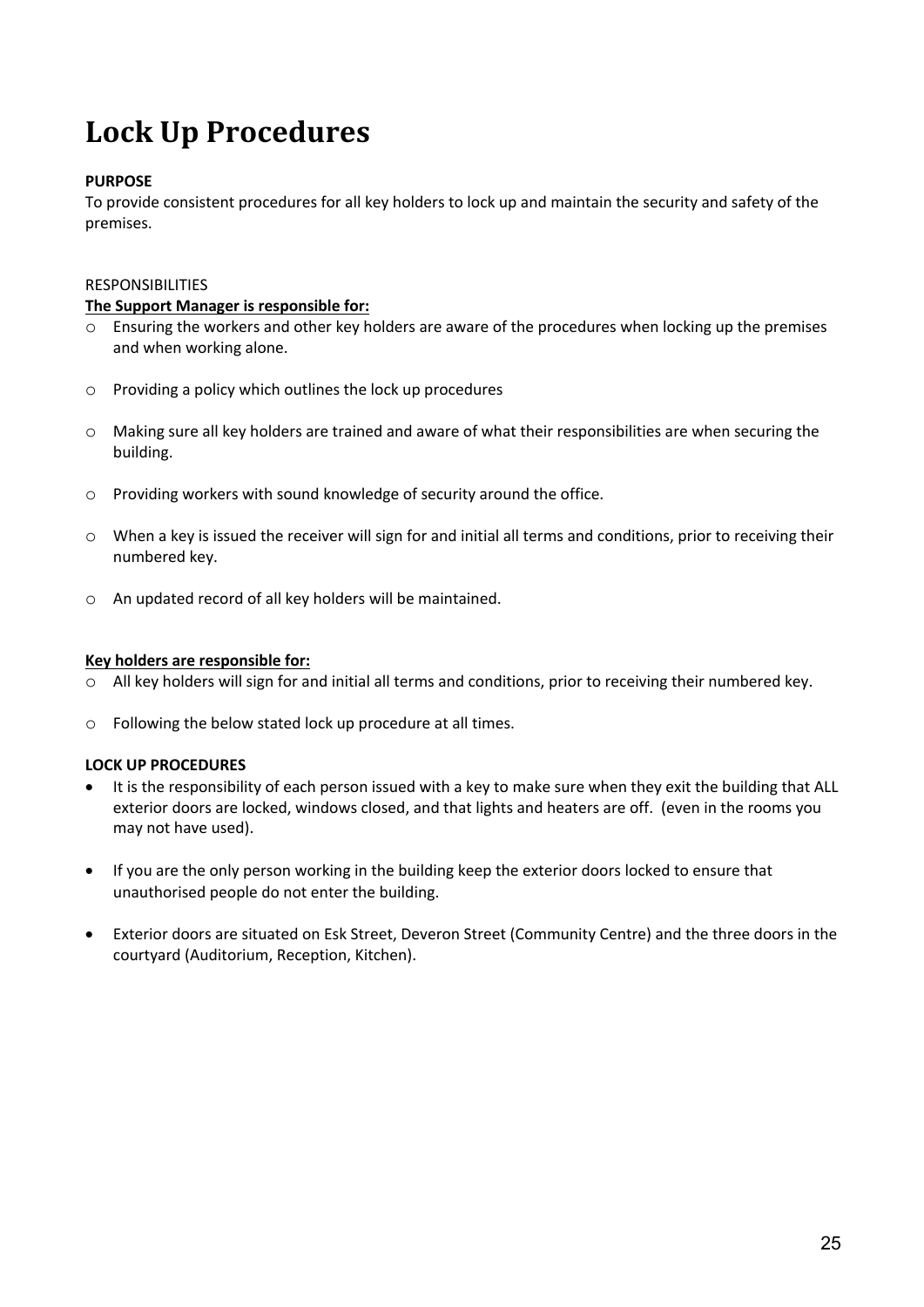# **Notifiable Event; Incidents; Injury or Illness**

## **OVERVIEW**

A safe and healthy work environment is fostered through a partnership where all involved combine their efforts and share the responsibility for work-related personal injury prevention and management. Early reporting is essential to this process and ICBC has a specific accident reporting and investigation form that must be used in the event of all work accidents, incidents and Discomfort Pain Injury type conditions.

A worker injured at work who needs medical treatment must provide ICBC with a copy of the completed ACC forms and, if time off work is also required, must provide a medical certificate.

## **PURPOSE**

To provide consistent procedures for recording and investigating work-related incidents and accidents and to set out the work-related personal injury claim process.

### **RESPONSIBILITIES**

### **The PCBU is responsible for:**

- o Preventing accidents and injury by providing a safe and healthy work environment
- $\circ$  Taking all reasonably practicable steps to see that all workers are aware of the accident reporting system, know where to obtain the appropriate form and how to report such events when they occur
- o Arranging appropriate first aid and emergency care (or other assistance) where required if an accident does occur
- o Acting as the health and safety representative, including liaison with ACC and investigation of workplace injury or accident

## **All workers are responsible for:**

- o Observing any established health and safety procedure that relates to the work performed
- $\circ$  Participating in relevant health and safety training (e.g. DPI prevention, manual handling)
- o Accurately reporting and documenting all accidents, incidents and observed hazards to the Support Manager
- o Obtaining initial medical treatment from a registered treatment provider of his/her choice this must be a registered medical practitioner if lost time is involved
- o Providing a copy of the completed ACC forms and, if lost time is involved, a medical certificate from the registered medical practitioner, to the Support Manager

## **PROCEDURES**

#### Record of accident/incident/serious harm

The Health and Safety at Work Act 2015 places requirements on PCBUs to record and investigate accidents. "Serious harm" accidents must be reported, in writing, using the prescribed form, to the Occupational Safety and Health Service of WorkSafe NZ as soon as possible.

The purpose of the investigation procedure is to determine actual causes of an accident/incident and to put in place procedures or controls to minimise the chances of a recurrence.

The ICBC accident/incident/serious harm form is the same as the WorkSafe NZ Notification of Accident form.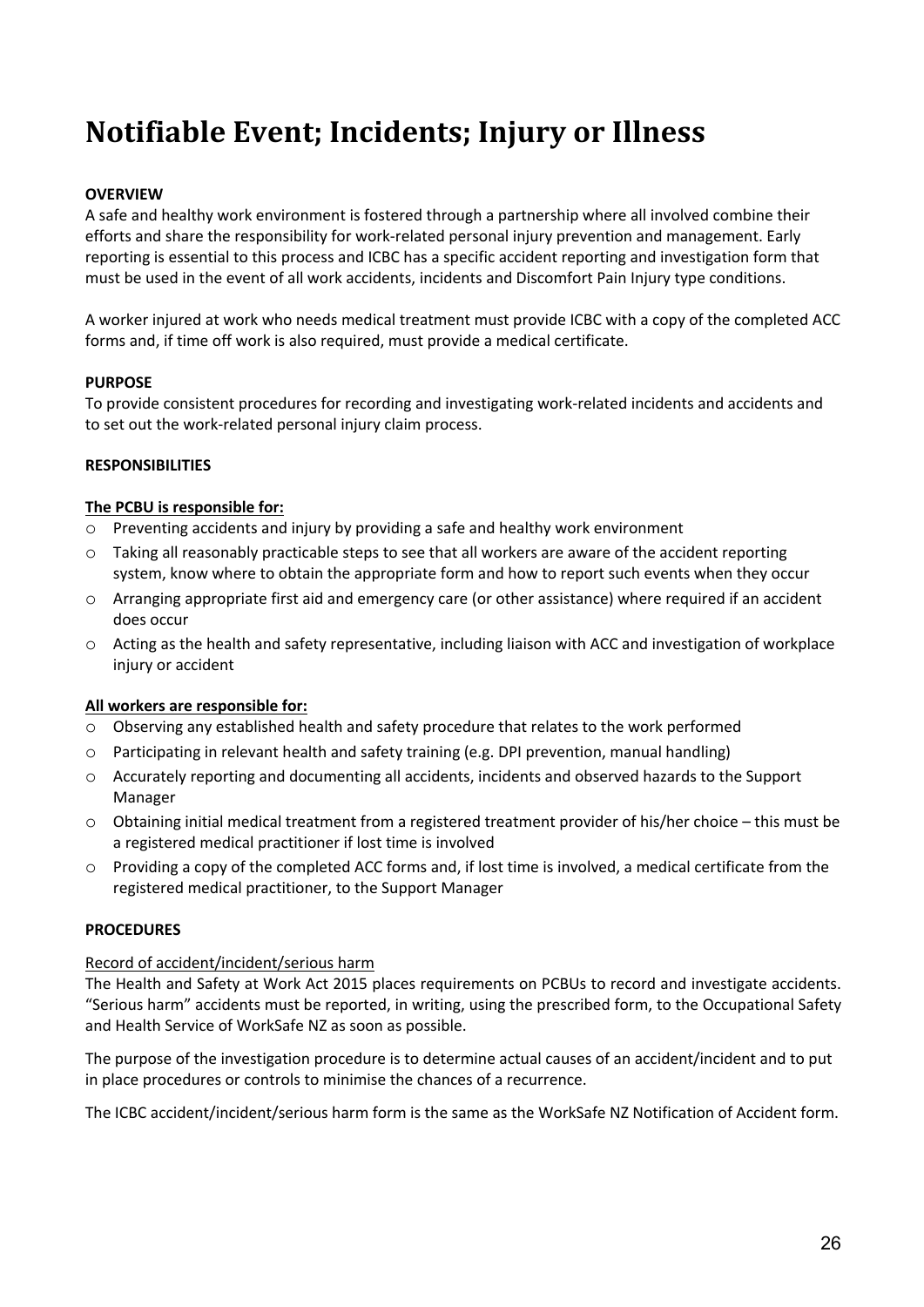## ACCIDENT/INCIDENT REPORTING INVESTIGATION

In the event of "serious harm" or a significant hazard the Support Manager must be advised immediately and WorkSafe NZ must be advised.

## **The Support Manager should:**

- o Ensure receipt of all relevant information (incident forms, ACC forms and medical certificates as applicable)
- o Initiate and carry out an investigation. This must commence within 12 working hours of the event concerned
- $\circ$  Ensure any hazard that is identified as the cause of the event is eliminated or minimised in accordance with the requirements of the Health and Safety at Work Act 2015
- o Ensure all corrective actions that have been identified are carried out within the specified timeframes
- o The investigation report will be reviewed by the Lead Pastor ] to ensure that the corrective actions have been carried out as indicated and to check, if applicable, that significant hazards have been controlled in accordance with the requirements of the Act

## **When events result in "serious harm", take the following steps:**

- o Make sure anyone injured or suspected of injury has received medical attention if necessary..
- o Contact WorkSafe NZ, as quickly as possible, as per their requirements
- o Isolate and protect the scene. Do not interfere with the accident scene without the permission of an inspector from WorkSafe NZ

## **FURTHER INFORMATION**

For further understanding of notifiable event, notifiable incident and notifiable injury or illness, please refer to these links which direct you to relevant sections of the HSWA:.

http://www.legislation.govt.nz/act/public/2015/0070/latest/DLM5976868.html http://www.legislation.govt.nz/act/public/2015/0070/latest/DLM5976877.htmlhttp://www.legislation.govt. nz/act/public/2015/0070/latest/DLM5976880.html

## **Pandemic**

## **Definition**

A pandemic is an epidemic of infectious disease that spreads through human populations across a large region, multiple continents or even worldwide.

## **Rationale**

- Any infectious disease encountered in the workplace is considered a workplace hazard for staff and volunteers at Central Baptist.
- The Health and Safety at Work Act 2015 requires that employers take all practicable steps to mitigate risk and protect workers at all times from workplace hazards.

We also believe that our responsibility as a church is to protect those vulnerable or at risk in our community from any pandemic. In view of this, and with the ever changing climate of a pandemic, we will follow the management guidelines set by the Ministry of Health in these circumstances.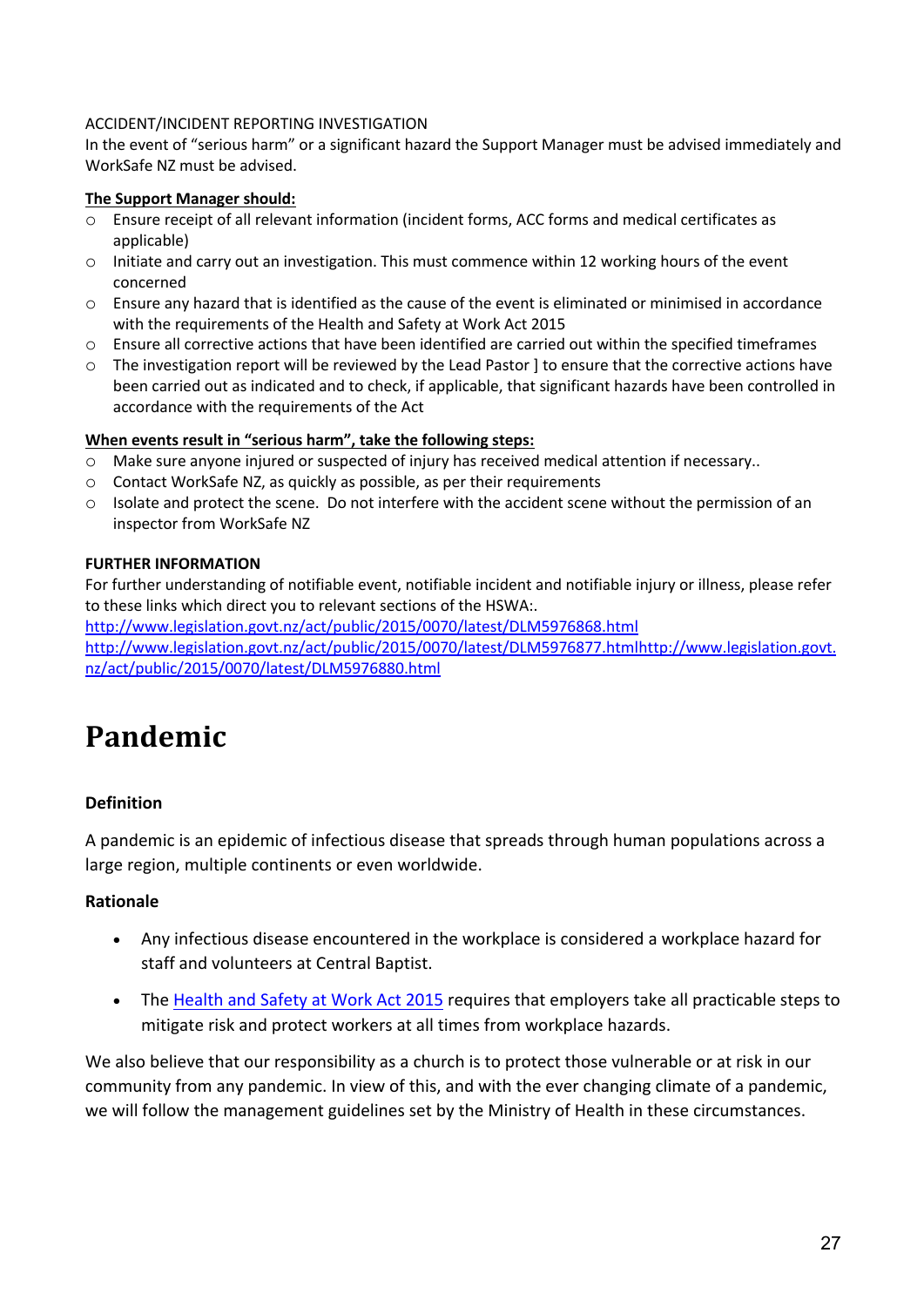Invercargill Central Baptist church has a commitment to the health and safety of those who are vulnerable. While not legally obliged by the Vulnerable Children's Act 2014, this policy reflects the best practice commitments of this legislation. The Baptist Union is an Approved Agency of the Police Vetting Service.

- 1. All volunteers and staff who are working with children and young people (under the age of 18), either as part of a ministry team or in a support role that has been delegated by the ministry leader, must have a police check before being approved for the role.
- 2. Any volunteer in other designated roles within the church who while not directly working with children will have access to children will be encouraged to have a police check, as this is considered best practise. If the volunteer is unwilling to have such a check done, restrictions may be placed on what the volunteer can do within the particular ministry by the ministry leader, in consultation with the volunteer.
- 3. This police check will be renewed if the person is still in the role every 3 years.
- 4. Each pastoral leader is responsible to:
	- 4.1. Ensure relevant volunteers are police vetted.
	- 4.2. Ensure a copy of the ID requested on the form is given to the church office.
	- 4.3. The form and ID is given to the office to send to the Baptist Union office.
- 5. When requesting a police check, the applicant is to be informed of the process and how the information will be handled.
	- 5.1. If the police check is clear ('no result'), the result will be noted on the church database, which can be accessed by all pastoral staff, and the form and a copy of the identification will be destroyed.
	- 5.2. If the police check contains convictions ('positive result'), the form and a copy of the identification will be destroyed.
- 6. When information of convictions comes back to the lead pastor, the following process is to be followed:
	- 6.1. The applicant will be informed and given the opportunity to respond and informed of the right to challenge the information.
	- 6.2. The lead pastor will ask the applicant whether or not they approve of the elders or other pastoral staff being informed of the nature of the conviction.
	- 6.3. The lead pastor (and, if approved by the applicant, elders/pastor overseeing the ministry) will consider if the person is suitable for the role, taking into account;
		- 6.3.1. The nature of the conviction (see [8]);
		- 6.3.2. How long ago the conviction was;
		- 6.3.3. Background information;
		- 6.3.4. Demonstration of current character and understanding of safety issues; and
		- 6.3.5. References from those who can attest to the person's character and background.
- 7. If the likely response is that the applicant will not be able to begin or continue in the role, the applicant:
	- 7.1. Should be informed and given the opportunity to give background information that might be relevant to the final decision.
	- 7.2. Be part of discussion around the appropriate process for the termination of their involvement, such as informing others.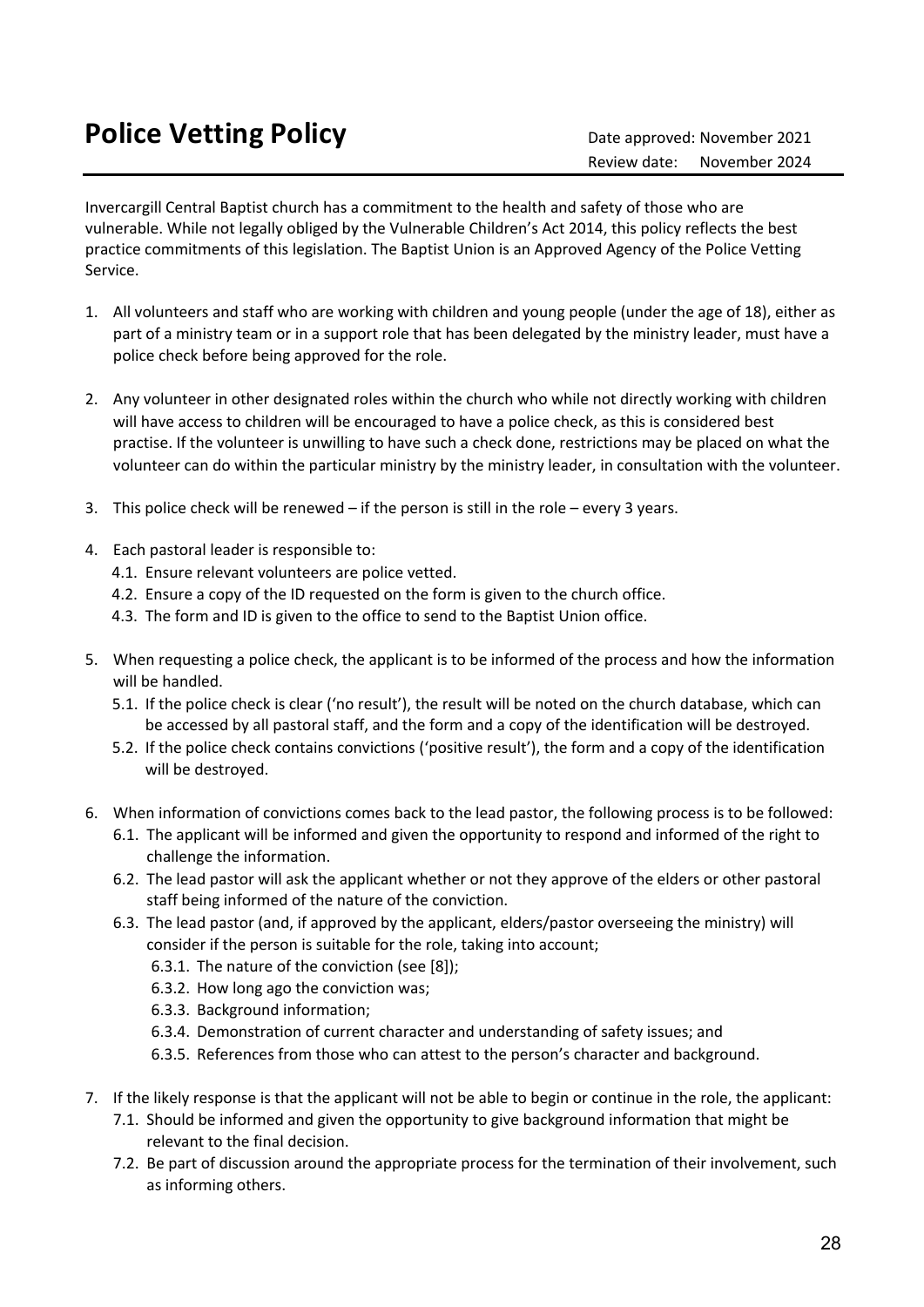7.3. A written record will be kept of all discussions, agreements and outcomes.

If the applicant is found to have a conviction for an offense listed under Schedule 2 of the Vulnerable Children's Act 2014, they will not be able to work with children and young people. If the applicant with such a conviction is in another designated role, which has access to children, the lead pastor will consider this using the serious offending policy and process in (6) to determine the suitability of the appointment.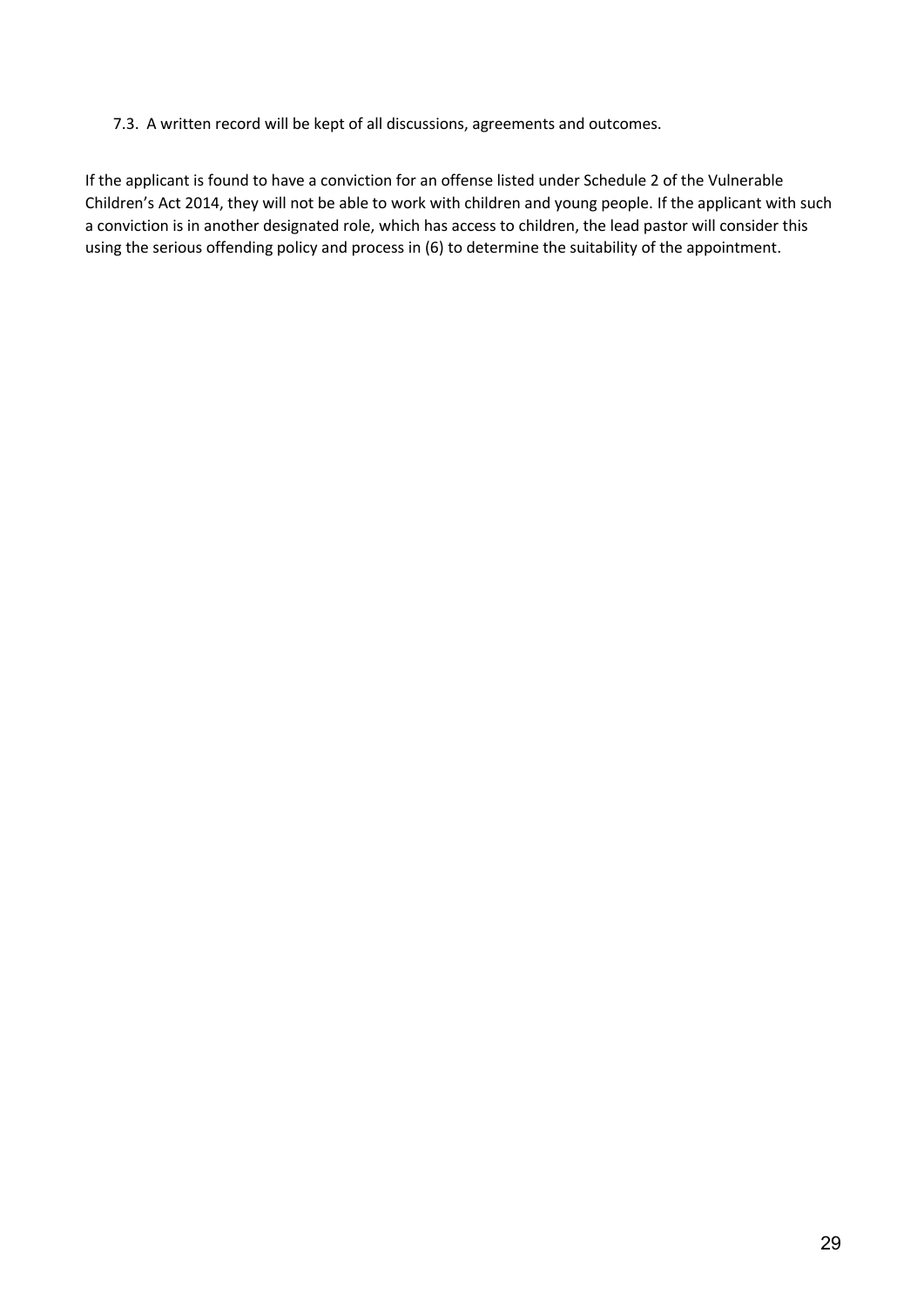# **Rehabilitation Policy**

## **POLICY STATEMENT**

ICBC is committed to initiating vocational rehabilitation programmes whenever appropriate for work-related personal injury and for non-work personal injury (excludes contracted workers who fall outside the definition of 'worker'). The aim is to assist optimum recovery, early return to work and resumption of the workers normal lifestyle without undue delay. The benefits of rehabilitation are greatest when the process is begun as soon as possible.

Workers are expected to participate fully in their own rehabilitation programme, which will be established through a consultative approach. The injured person is entitled to support, advice and representation from their nominated representative. Medical information will be obtained with formal consent from the workers and will be treated confidentially.

## **PURPOSE**

To proactively manage the early return of worker, through planned rehabilitation, to as normal a life as possible, having regard to the consequences of the personal injury.

**SCOPE** The policy is applicable to all workers.

## **RESPONSIBILITIES**

### **The Lead Pastor is responsible for:**

- o Identifying suitable alternative duties, where possible, to enable an early return to work for the worker
- $\circ$  Confirming that a rehabilitation plan is established, if appropriate, following a lost time accident
- o Monitoring the worker progress towards recovery and the suitability of the alternative duties and/or rehabilitation programme
- o Taking steps to see that appropriate levels of confidentiality are maintained consistently with the principles of the Privacy Act 1993
- o Reviewing health and safety management after a critical event, or if there is a change in work procedures or health and safety policy
- o Acting as the health and safety representative and person responsible for liaison with ACC on behalf of your organisation.

## **Workers are responsible for:**

- o Participating in an appropriate rehabilitation programme, including a return to work programme which requires alternative duties or partial hours
- o Providing ongoing medical certificates to the Lead Pastor

## **PROCEDURE**

## **Early return to work for full-time and part-time Worker**

A worker who has experienced work-related personal injury and who has taken time off to recover will be supported in a return to work programme as early as possible and in accordance with medical advice. This involves a partnership between the worker and the Lead Pastor, medical treatment providers and others as appropriate. At any stage the worker can choose to be accompanied by a representative or support person. An early return to work may involve a modification of the person's working environment, alternative duties for a temporary period, and/or changes to the normal hours of work.

## **Medical information**

The worker must give a copy of their completed ACC forms and/or medical certificate, from the treatment provider (this must be a registered medical practitioner if lost time is involved), to the Lead Pastor.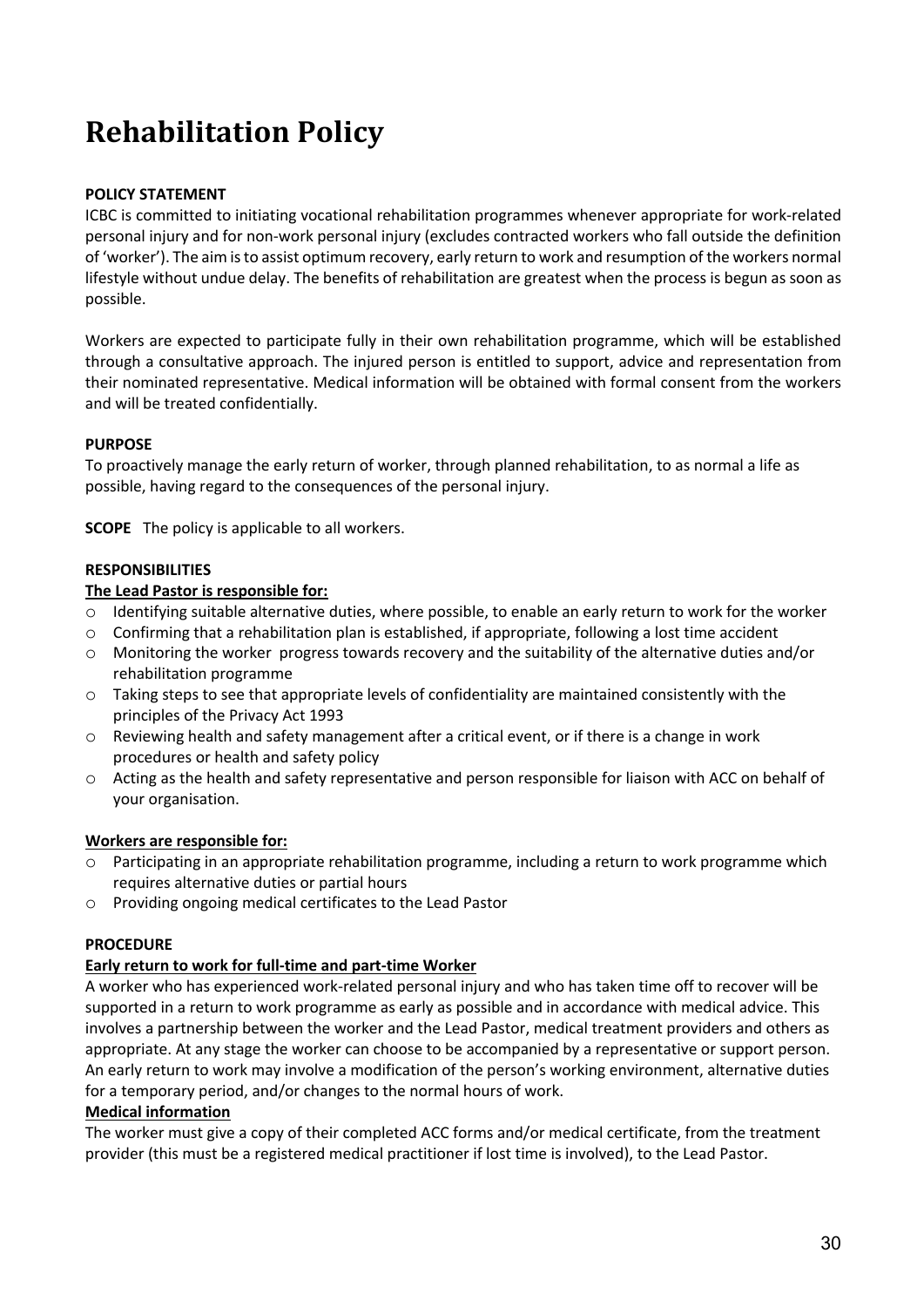The medical certificate will state the workers capacity or incapacity for work and specify a date for review (second visit) by the treatment provider. Selected or restricted activities may also be specified for a certain period of time. If the injured person is off work for more than seven consecutive days they must provide a medical certificate confirming they are 'fit for work' to the [Manager or Designated Person].

## **Capacity to work and the provision of alternative duties**

The provision of suitable alternative duties is an essential part of rehabilitation. Alternative duties are aimed at providing appropriate and productive work while a worker rehabilitates to his/her former role. This is a proactive approach to enable workers to return to work as quickly as possible and maximise the chances of full recovery.

The Lead Pastor, in consultation with others as appropriate, will try to identify suitable alternative duties after considering:

- o The nature and severity of the illness/injury
- o The medical information provided, and the restrictions imposed by treatment providers
- o The previous work undertaken by the worker
- o The predicted timeframe for rehabilitation (if known).

#### **Regular review**

The Lead Pastor will review the rehabilitation programme in consultation with the worker at regular intervals, usually every 2 weeks, involving others as appropriate. Where uncertainty exists regarding the suitability of duties being performed or where the progress of a worker is slower than anticipated, the Lead Pastor will seek additional professional assistance as appropriate.

### **ALTERNATIVE PLACEMENT OR PERMANENT DISABLEMENT**

Where at any point it becomes clear that a worker will be unable or is unlikely to return to former duties as a result of work-related personal injury, ICBC will explore the possibility of suitable alternatives with the worker.

When a worker's personal injury is so severe that it prevents him/her from returning to their former position and all available options have been fully explored, then termination of employment will be considered in accordance with the relevant employment agreement.

## **DEFINITIONS**

**Rehabilitation:** means a process of active change and support with the goal of restoring the workers health, independence and participation to the maximum extent practicable. It comprises treatment, social rehabilitation and vocational rehabilitation.

**Rehabilitation Plan**: means an individualised rehabilitation programme to facilitate the early and safe return of the worker to the same or equivalent duties as those previously performed on a long-term basis.

**Alternative Duties**: are early return to work interventions. They may include alternative work, or other forms of action appropriate for the worker. These duties are a temporary modification of the worker's work tasks. They must not aggravate the personal injury or delay healing, must be compatible with the business of the organisation, and be subject to regular review. A worker may be fit for alternative duties from the occurrence of the personal injury or when improvement has occurred following a period of being unfit for work.

**Serious Harm**: means resulting in a condition that amounts to or results in permanent loss of bodily function, or temporary severe loss of bodily function and/or any harm that causes the person to be hospitalised for a period of 48 hours or more.

#### **REFERENCES**

Injury Prevention, Rehabilitation, and Compensation Act 2001, Privacy Act 1993, Human Rights Act 1993, Health and Safety in Employment Act 1992 and Amendment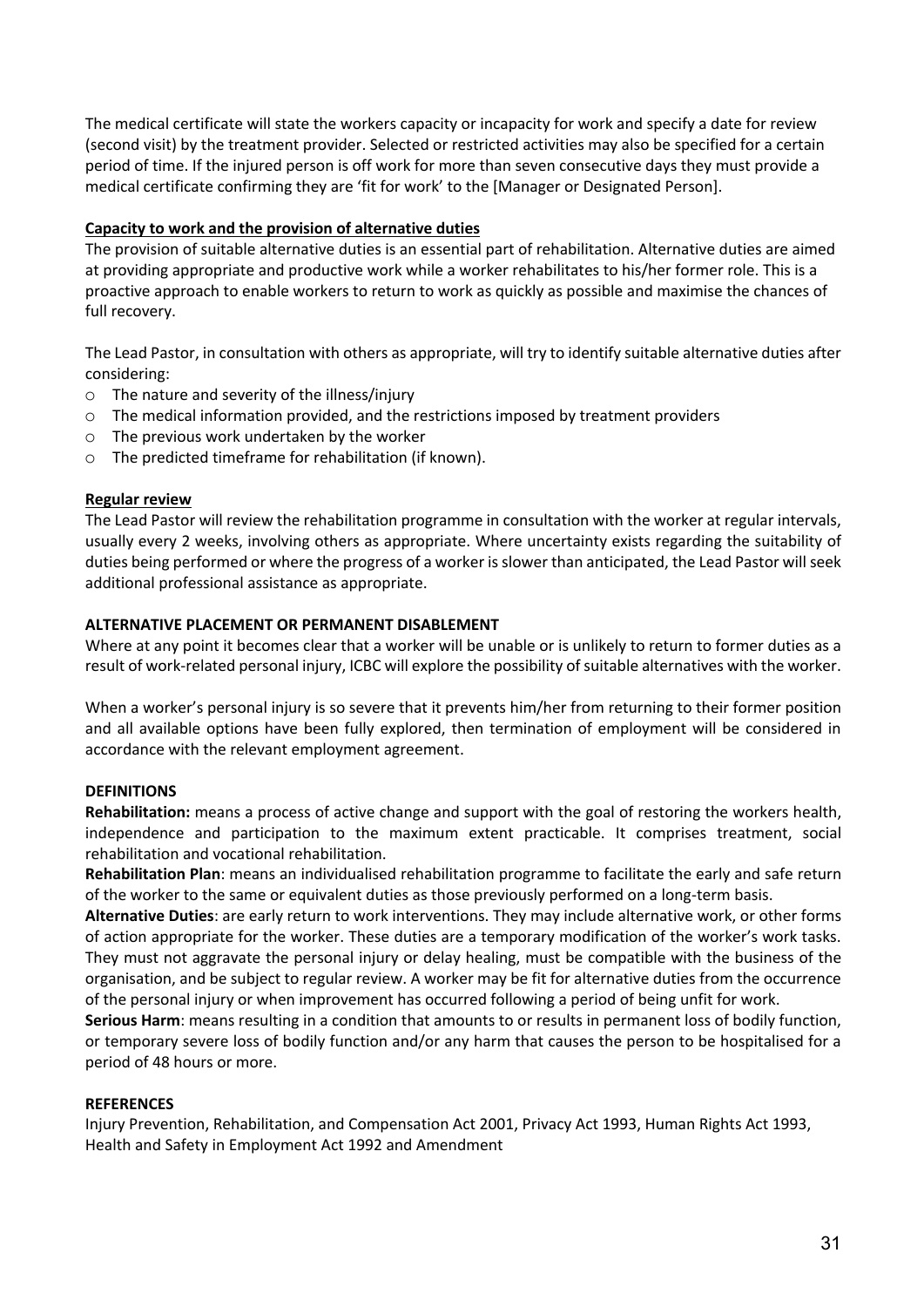# **Safe Driving**

## PURPOSE

To ensure that workers who drive vehicles in the course of their work demonstrate safe, efficient driving skills and other good road safety habits at all times and to vehicles in a safe, clean and roadworthy condition to ensure the maximum safety of the drivers, occupants and other road users as well as reduce the impact of company vehicles on the environment – this also applies to personal vehicles used for work purposes.

SCOPE The policy is applicable to all workers driving personal vehicles for work purposes.

#### RESPONSIBILITIES

#### **The Lead Pastor is responsible for encouraging safe driving by:**

- $\circ$  Forbidding the use of mobile phones in vehicles while driving, except when using hands free devices
- o Encouraging regular breaks while driving

### **Workers are responsible for:**

- o Ensuring they hold a current driver licence for the class of vehicle they are driving and this licence is carried when driving a company vehicle
- o Paying for all speeding or infringement fines obtained
- o Immediately notifying their Lead Pastor if their driver licence has been suspended or cancelled or has had limitations placed upon it
- o Being responsible and accountable for their actions when driving for the purposes of work
- o Displaying the highest level of professional conduct when driving
- o Complying with traffic legislation when driving
- o Assessing hazards while driving and anticipate 'what if' scenarios
- o Driving within the legal speed limits, including driving to the conditions
- o Wearing a safety belt at all times
- o Never driving under the influence of alcohol or drugs, including prescription and over the counter medication if they cause drowsiness – to do so will merit disciplinary measures
- o For adhering to the legal requirements for driving with regards to the use of substances (e.g. alcohol and other) – to so will result in disciplinary measures
- o Avoiding distraction when driving
- If a worker is driving their own vehicle for the purposes of work, the same policies apply. In addition:
- o The car must be legally registered, warranted and insured the workers member must show evidence of this on request
- o The worker must not carry loads for which the vehicle is unsuited, nor may they carry more passengers than for whom there are seat belts

#### **DEFINITIONS**

**Vehicle:** Any means in or by which someone travels, or something is carried or conveyed; a means of conveyance or transport: a motor vehicle; space vehicles.

SOURCES OF FURTHER INFORMATION

http://www.nzta.govt.nz/resources/roadcode/

http://www.newzealand.com/int/feature/driving-road-rules-and-safety/

http://www.newzealand.com/int/feature/driving-in-new-zealand/

http://www.nzta.govt.nz/resources/roadcode/about-driving/dealing-with-hazards.html

http://www.aa.co.nz/about/safety-on-the-roads/decade-of-action/four-ways-to-be-a-safer-driver/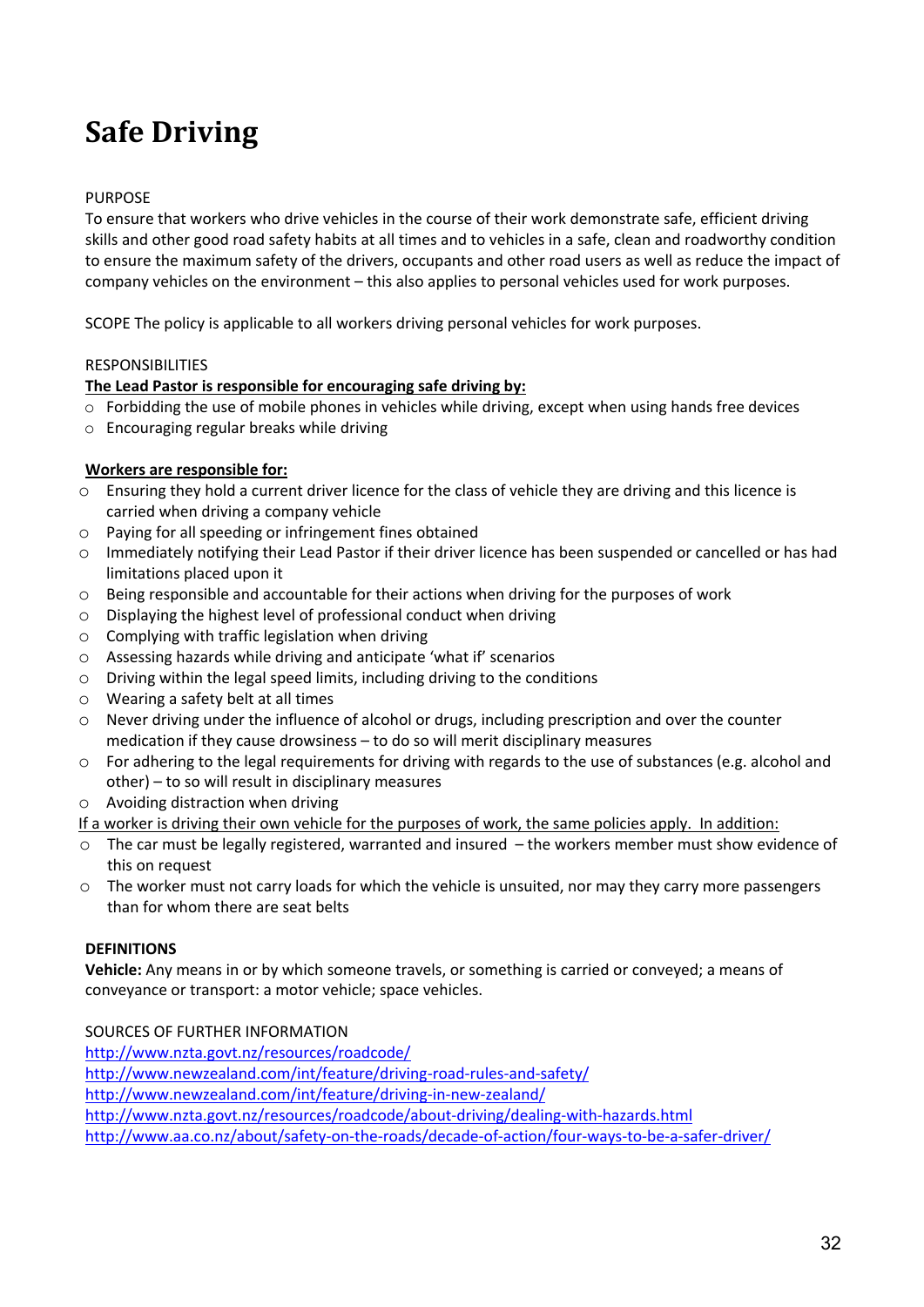# **Smoke-Free Working Environment**

## POLICY STATEMENT

It is a requirement of the Smoke-free Environments Act 1990 that all PCBUs have a written policy on smoking for all areas occupied by the PCBU and frequented by workers.

ICBC leadership recognises that the use of tobacco and smoking presents a health hazard that can have serious implications for both the smoker and the non-smoker and that smoking habits may have life-long adverse consequences. ICBC supports a safe and healthy environment.

## PURPOSE

This policy was developed to meet the requirements of the Smoke-free Environments Act 1990 and the Smoke-free Amendment Act 2003 and is based on the following principles:

- 1. Everyone is entitled to a smoke-free environment in all areas normally used for work.
- 2. Everyone who does not smoke, or who does not wish to smoke in their place of work, must, as far as is reasonably practicable, be protected from tobacco smoke in their place of work.
- 3. The implementation of this policy depends on everyone responding courteously to the desire for a smoke free environment.

### RESPONSIBILITIES

## **The Support Manager is responsible for:**

o The maintenance of smoke-free signage.

### **All workers are responsible for:**

o Adhering to all aspects of the smoke-free working environment policy

## **PROCEDURE**

#### Smoke-free buildings

o Smoking in buildings is prohibited as it endangers the safety of others, creates an unhealthy environment and causes damage to property. In the event that a worker chooses to smoke, a designated area, such as a sheltered balcony outside of the premises, should be used.

Passive smoking

o Smoking is permitted in outside areas, providing the smoker keeps their distance from people and opens windows and doors within their close proximity to aid in the protection of others with regards to smoke drift and passive smoking.

Complaints

o Complaints regarding smoking and suggestions or complaints regarding a smoke-free environment should be brought to the attention of the Support Manager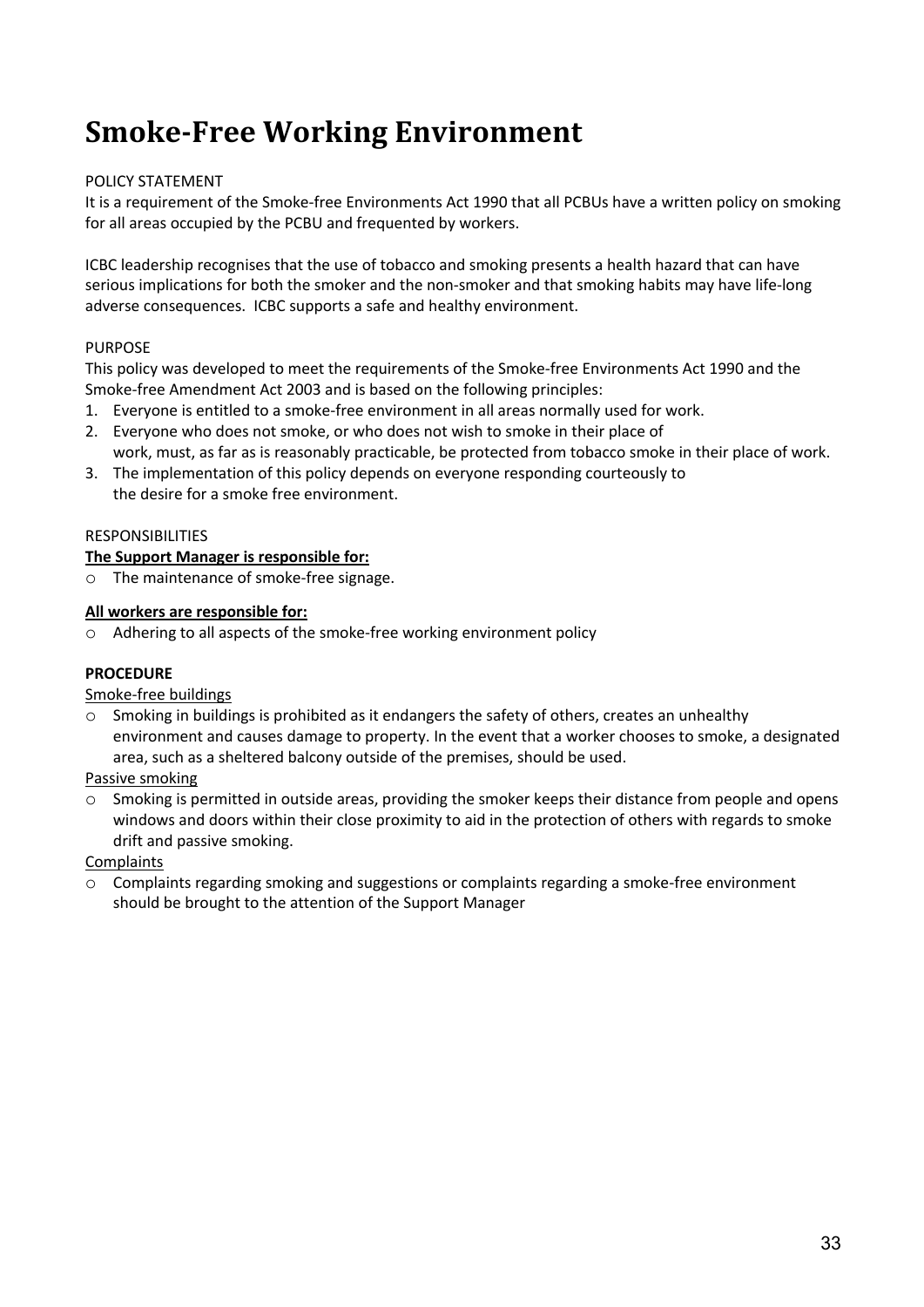## **Stress at Work**

## **POLICY STATEMENT**

ICBC recognises the responsibility as a PCBU to actively reduce and manage stress in the workplace. Stress may arise from both personal and organisational sources. ICBC clearly has a degree of control only over the latter, and these guidelines provide a framework for stress management in the workplace.

## **PURPOSE**

To assist all workers to understand the causes of stress, and work together in ways that encourage positive responses to work demands. To enable workers to identify indicators or symptoms of stress and to assess the extent to which they or other individuals are responding positively or negatively. To encourage the workers to seek information and early assistance in managing their own stress in a constructive way. To provide information and advice regarding the causes and impact of stress in the work environment, and offer ways for managing stress positively. To have procedures for dealing with negative stress or distress effectively.

### **RESPONSIBILITIES**

### **The Lead Pastor is responsible for:**

- o Facilitating training and information for the workers in effective management practices and styles, covering the nature of stress, and promoting responsible prevention and rehabilitation attitudes towards it as determined by the Lead Pastor
- o Providing up-to-date and accessible information on stress
- o Adjusting the physical environment, the workload, task design, pacing of work and work schedules to alleviate significant stress/distress for an individual, in full consultation with the individual concerned
- o Making free specialist counselling available for workers

### **All workers are responsible for (where applicable):**

- o Managing your time and realistically prioritising tasks
- o Taking regular, necessary breaks during the day
- o Taking your annual leave
- o Taking leave accrued as time in lieu as soon as practicable
- o Not working excessively long hours
- o Discussing with the Lead Pastor the issues that are causing you stress, along with any suggested solutions
- o Seeking advice and help from others talk to partners, friends, colleagues, or if needed a professional counsellor.

## **BACKGROUND INFORMATION FOR WORKERS**

#### *"Stress arises when a person's capabilities are overwhelmed by demands"*

Every day, individuals are confronted with a variety of demands or 'stressors'. These may arise from either personal sources (e.g. ill-health, marital discord, family problems, financial uncertainty, or from institutional sources such as work overload or underload, role conflict, lack of control or physical environment). Stressors produce a biochemical response in the body which prepare the body to do what is essential during a stressful situation (in preparation for fight or flight).

The stress response is highly functional and can lead to elevated performance, through constructive and creative responses, increased and well-directed energy, improved morale and motivation, and increased efficiency and effectiveness. Where an individual is exposed to demands that are too intense, frequent or chronic, the stress response can create unhealthy, destructive outcomes (e.g. cardiovascular disease or depression).